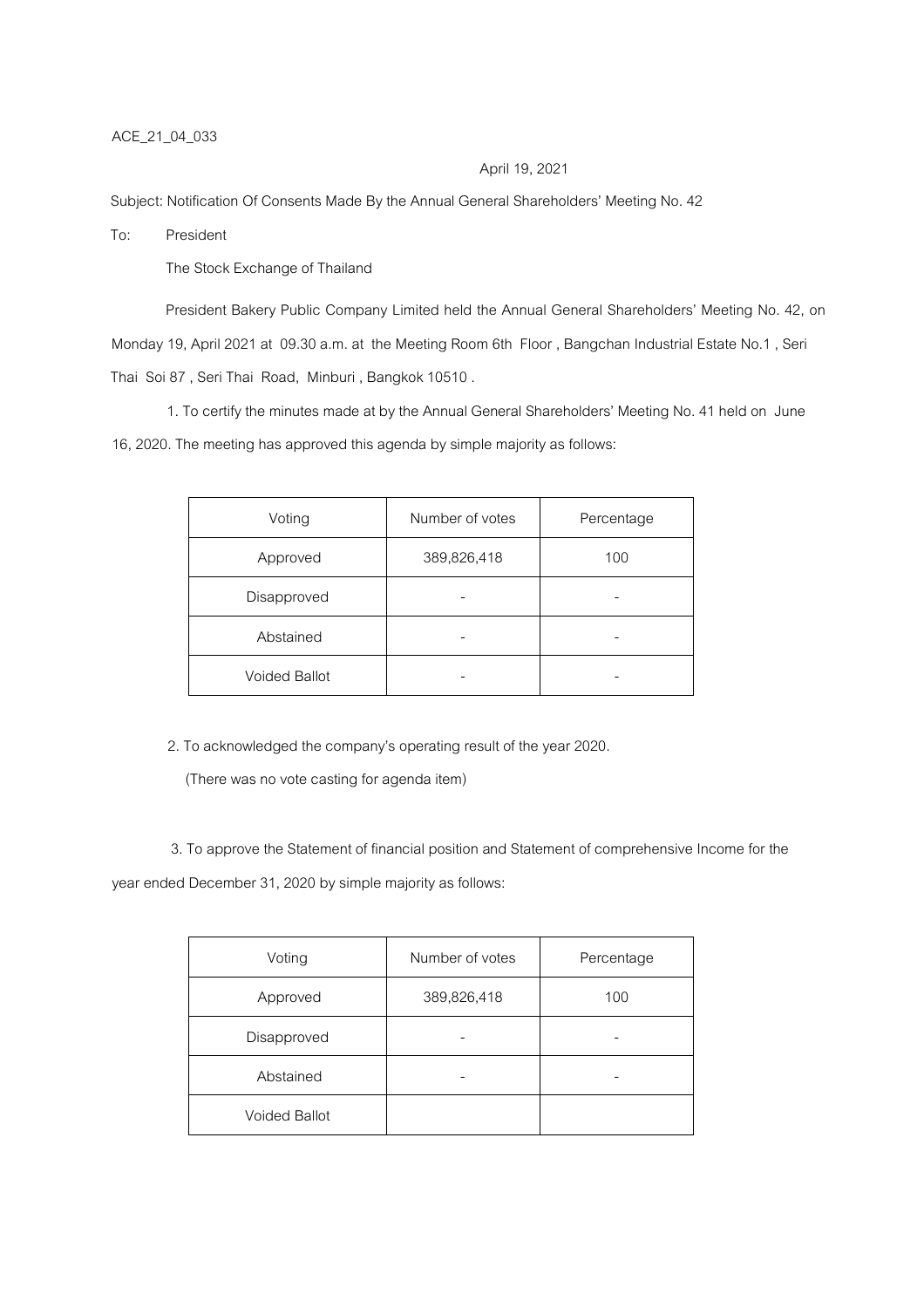4. To approve the dividend payment for the year 2020 at the rate of Baht 1.90 per share or in total amount of Baht 855 million or 50.98% of net profit in the separate financial Statement, which Baht 0.96 per share total amount of Baht 432 million was paid as an interim dividend on 16 September 2020. By payment from the net profit and retain earnings which is exempted from calculated income tax according to Board of investment (BOI) privilege. The remaining dividend to be paid for the second-half year performance at the rate of Baht 0.94 per share totaling Baht 423 million. By paid from retain earnings which is exempted from calculated income tax according to Board of investment (BOI) privilege, cannot be credited.

 The record date for determining the shareholders who have the right to receive the dividend payment shall be on April 27, 2021. The dividend payment will be on May 17, 2021.

| Voting               | Number of votes | Percentage |
|----------------------|-----------------|------------|
| Approved             | 389,826,418     | 100        |
| Disapproved          |                 |            |
| Abstained            |                 |            |
| <b>Voided Ballot</b> |                 |            |

By simple majority as follows:

## 5. Elected the directors to replace those retied by Rotationring

The meeting resolved to elect the each individual nominated person to be the Director of the Company The voting result was detailed as follows:

|                  | Voting               | Approved     | Disapproved  | Abstained    | <b>Voided Ballot</b> |
|------------------|----------------------|--------------|--------------|--------------|----------------------|
|                  | Name of the Director | (Percentage) | (Percentage) | (Percentage) | (Percentage)         |
| 1. Mr. Pipat     | Paniangvait          | 389,826,418  |              |              |                      |
|                  |                      | (100)        |              |              |                      |
| 2. Mr. Apichart  | Thammanomai          | 389,826,418  |              |              |                      |
|                  |                      | (100)        |              |              |                      |
| 3. Mr. Vichai    | Kulsomphob           | 389,826,418  |              |              |                      |
|                  |                      | (100)        |              |              |                      |
| 4. Miss Panida   | Prayottaweekij       | 389,826,418  |              |              |                      |
|                  |                      | (100)        |              |              |                      |
| 5. Miss Ubolluck | Luevoravinyu         | 389,826,418  |              |              |                      |
|                  |                      | (100)        |              |              |                      |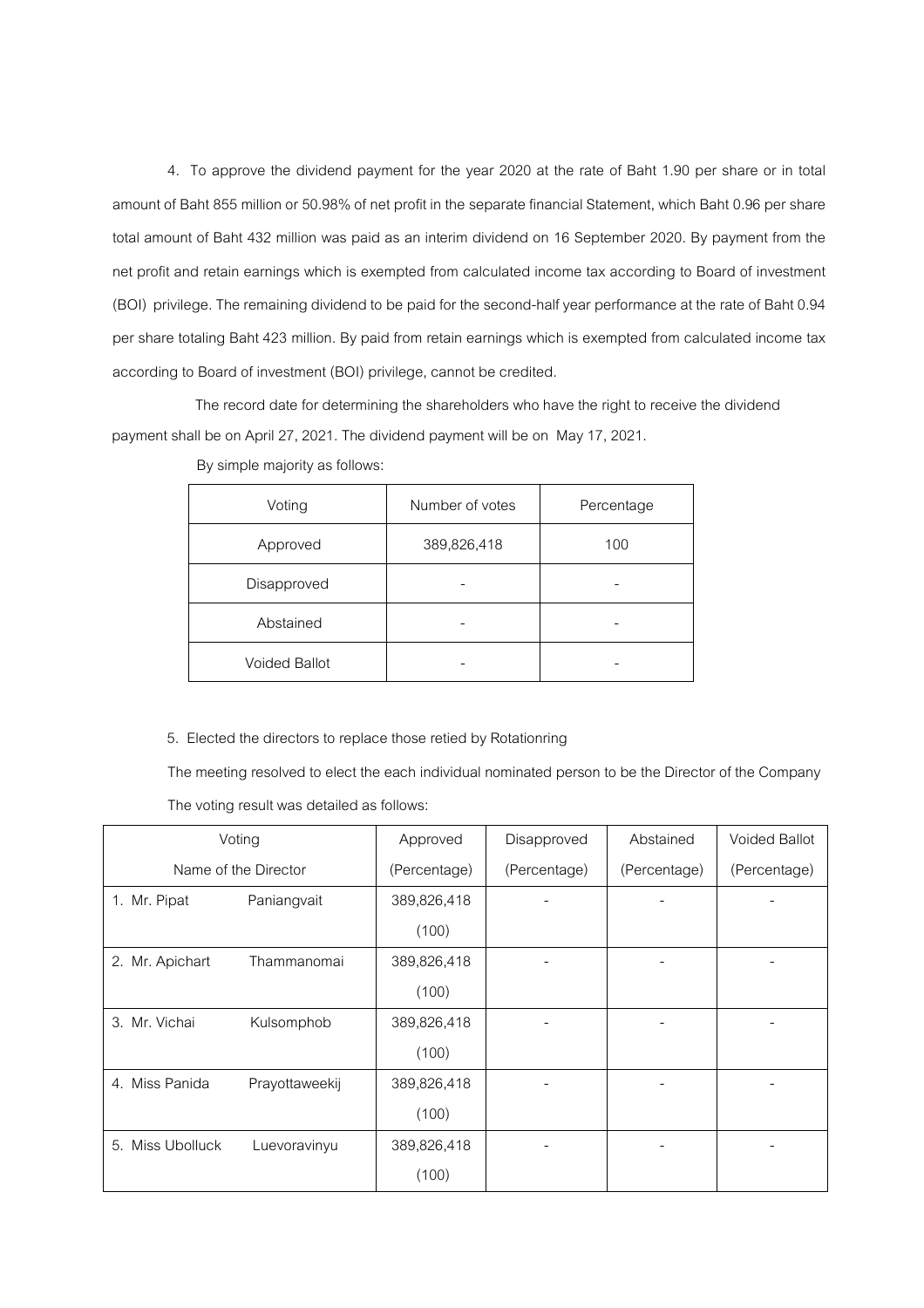Therefore, the company has 15 directors in 2021 whose names as follows:

#### Directors

| Paniangvait                            | 6. Miss Panida                   | Prayottaweekij |
|----------------------------------------|----------------------------------|----------------|
| Thammanomai                            | 7. Dr. Pojjanee                  | Paniangvait    |
| Thammanomai                            | 8. Mr. Pun                       | Paniangvait    |
| Kulsomphob                             | 9. Miss Saipin                   | Kittipornpimol |
| Anantawichai                           | Miss Ubolluck<br>10 <sub>1</sub> | Luevoravinyu   |
|                                        |                                  |                |
| 11. Prof. Dr. Teeravuti<br>Boonyasopon |                                  |                |
| Chotechutrakul                         |                                  |                |
|                                        |                                  |                |

13. Prof. Piyamitr Sritara

- 14. Mr. Thanapich Mulapruk
- 15. Mrs. Aim-on Pathumarak

The numbers or names of directors whose signatures can be binding to any commitment on the Company is two directors duly sign and affix with the company seal, except Independent Directors.

 6. The meeting has approved the remuneration of the Board of Directors for the year 2021, at the total amount not exceeding Baht 20,000,000 per year, but excluding compensation or other benefits which the directors receives in the capacity of employee or personnel of the company.

# By simple majority as follows:

| Voting               | Number of votes | Percentage |
|----------------------|-----------------|------------|
| Approved             | 389,826,418     | 100        |
| Disapproved          |                 |            |
| Abstained            |                 |            |
| <b>Voided Ballot</b> |                 |            |

### 7. The Annual General Shareholders' meeting has appointed

- 1. Miss Siriwan Nitdamrong, with Certified Public Accountant No. 5906 (Has signed in Company Financial Statement in 2018-2020)
- 2 Mr. Wichart Lokatekrawee, with Certified Public Accountant No. 4451 (Has signed in Company Financial Statement since 2010 - 2012)
- 3. Mrs. Sarinda Hirunprasertwut, with Certified Public Accountant No. 4799 (Has been never signed in Company Financial Statement)